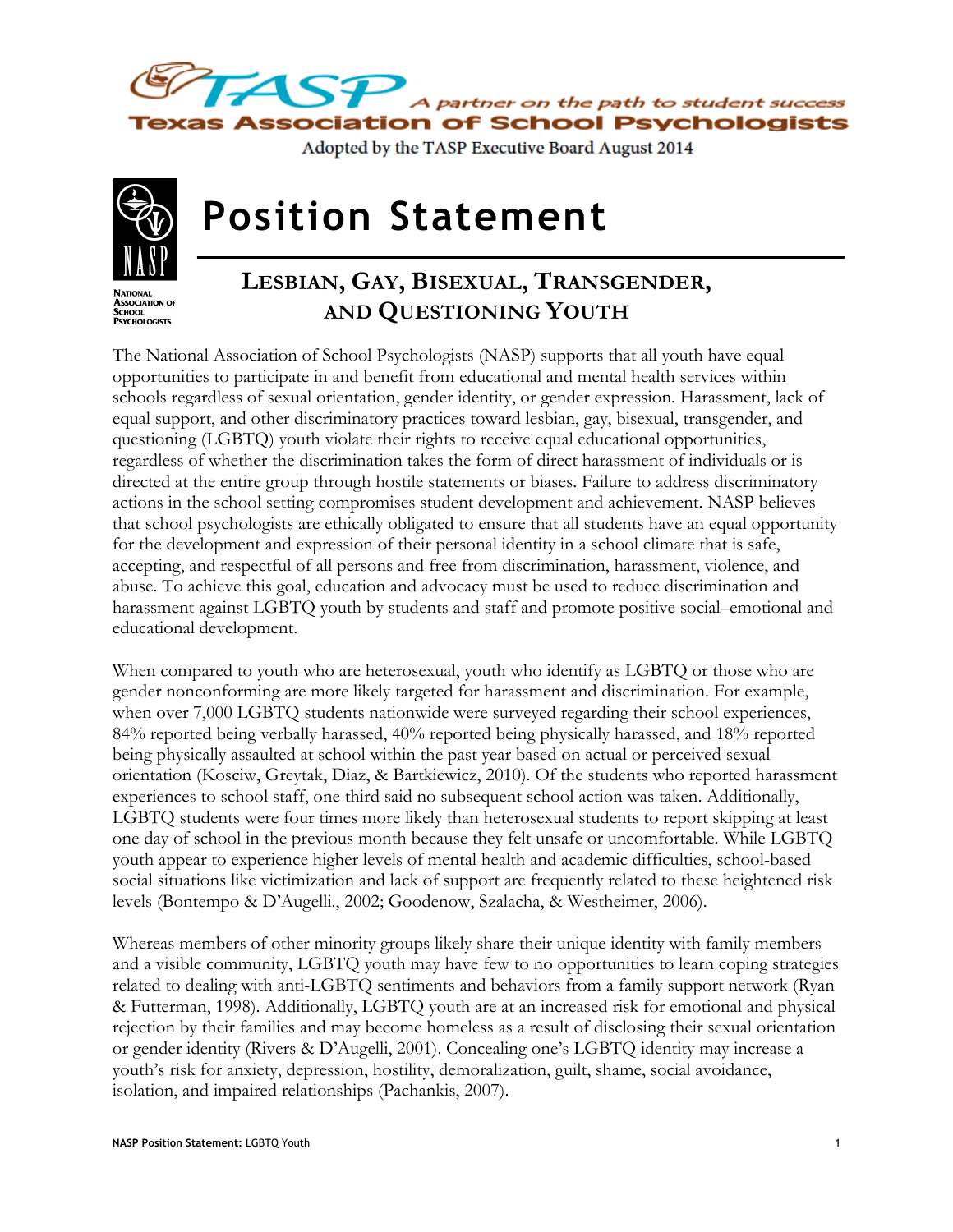## **CREATING SAFE SCHOOLS FOR LGBTQ YOUTH**

Individual and systems-level advocacy, education, and specific intervention efforts are needed to create safe and supportive schools for LGBTQ youth. These should include, but not be limited to, the following strategies.

*Establish and enforce comprehensive nondiscrimination and antibullying policies that include LGBTQ issues.* Many schools already have nondiscrimination policies, but these may not include reference to sexual orientation, gender identity, or gender expression. Explicitly including these characteristics in policy statements gives legitimacy to LGBTQ concerns and keeps schools accountable for enforcing nondiscrimination and antibullying standards. Explicit policies also support staff who may fear repercussions for openly intervening and advocating for LGBTQ youth.

*Educate students and staff.* NASP supports educating students and staff about LGBTQ youth and their needs through professional development about the range of normal human diversity that includes sexual orientation, gender identity, and gender expression. Professional development training can lead to immediate and maintained improvements in students' and educators' motivation to interrupt harassing remarks and increased awareness of LGBTQ issues and resources (Greytak & Kosciw, 2010). NASP also supports the provision of information and training about relevant research, the risks experienced by these youth, effective strategies for addressing harassment and discrimination directed toward any student, and improving the school climate (e.g., inservices, staff development, policy development, research briefs, and program implementation). In addition, creating an educational context that includes the broad array of human diversity can help demystify sexual orientation and gender identity, along with promoting a positive self-concept for LGBTQ youth. This can include infusing issues pertaining to sexual orientation and gender identity into the curriculum, which may decrease feelings of isolation and promote a more positive self-concept. Curricula may include presenting theories about the development of sexual orientation or gender identity in a science class; reading works of famous gay, lesbian, bisexual, or transgender authors in a literature class; discussing the LGBTQ rights movement in historical context with other civil rights movements in a social studies class; or including LGBTQ demographic statistics in math exercises. In addition, including LGBTQ issues in health education can increase decision-making skills for all youth, by preparing them to make positive choices and reducing unsafe behavior.

*Intervene directly with perpetrators.* As with any instance of school violence, harassment and discrimination against LGBTQ youth, or any gender nonconforming youth, should be addressed both through applying consequences and educating the perpetrator. Education should be provided to the perpetrator to help prevent future aggression. Interventions should emphasize that discrimination and harassment must be addressed regardless of the status of the perpetrator. Youth, teachers, support staff, and administrators must be educated to make policies effective.

*Provide intervention and support for those students targeted for harassment and intimidation*  and *those exploring their sexuality or gender identity*. Up to one fourth of adolescents may question their sexual orientation or gender identity (Hollander, 2000). School personnel should make no assumptions about youth who may be questioning, but provide opportunities for students to develop healthy identities. In addition to sexual orientation, gender identity, and gender expression,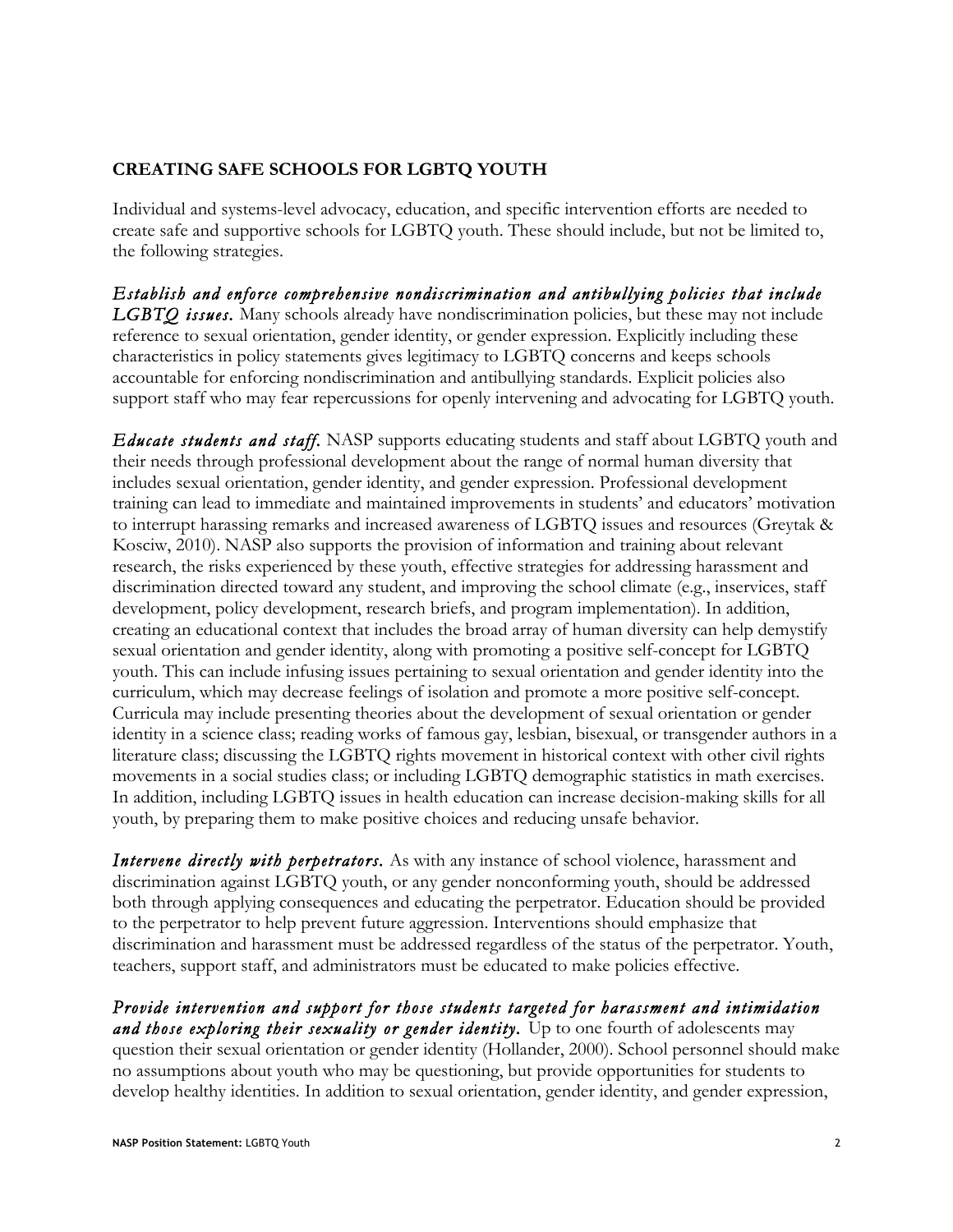other diversity characteristics (e.g., gender, ethnicity, socioeconomic status) may add additional challenges or serve as strengths toward positive mental health and academic development and should be considered. Counseling and other supports should be made available for students who have been targets of harassment, for those who are questioning their sexual orientation or gender identity, for those who are perceived as LGBTQ by peers or others, and for those who may become targets of harassment in the future by disclosing their status as LGBTQ (e.g., Gay-Straight Alliance). Interventions should focus on strategies that allow students to experience safety and respect in the school environment, including empowerment of students to address harassment of students who are LBGTQ.

*Promote societal and familial attitudes and behaviors that affirm the dignity and rights within educational environments of LGBTQ youth.* Schools should promote awareness, acceptance, and accommodation of LGBTQ students and their needs in fair ways. Schools can promote attitudes that affirm the dignity and rights of LGBTQ youth by becoming aware of and eliminating biases from their own practice. They can model nondiscriminatory practice by providing services to all students regardless of sexual orientation, gender identity/expression, or other minority status. School psychologists can promote and model affirming attitudes, use language that is nondiscriminatory and inclusive, and educate students and staff. Moreover, schools can function as powerful agents of change when they actively address slurs and openly confront discrimination, and they can address the actions or statements of other school staff or administrators who neglect the needs of LGBTQ youth or who actively discriminate against them. School psychologists can provide information, expert opinions, and evidence-based strategies to ensure that effective policies and practices are adopted and enforced, increasing the acceptance and tolerance of differences in the school environment by supporting development of student groups that promote understanding and acceptance of human diversity. Gay-straight alliances (GSAs) have a positive impact on school climate (Kosciw, Diaz, Greytak, & Bartkiewicz, 2010) and should be supported by school psychologists. Students who reported having GSAs in their schools were less likely to feel unsafe, less likely to miss school, and were more likely to feel that they belonged at their school than students in school with no such clubs (Kosciw, et al.). Schools should also be informed about programs in the community that facilitate and support healthy development of LGBTQ youth and support their families, and be prepared to advise parents, school personnel, and youth about these resources.

*Recognize strengths and resilience.* While much of the research has focused on negative factors impacting the development of LGBTQ youth, there are strengths as well. Savin-Williams (2009) posits a developmental trajectory that can impact a student positively or negatively with regard to psychosocial and educational domains. Further review of the research indicates that LGBTQ youth are capable of developing methods to keep themselves safe and find support from their environment. School psychologists should work to identify and build strengths and resilience in LGBTQ youth.

## **ROLE OF THE SCHOOL PSYCHOLOGIST**

School psychologists can function as role models of ethical practice and inform staff and students that they are available to all students regardless of sexual orientation or gender identity. School psychologists can address issues of sexual orientation and gender identity in inservice training with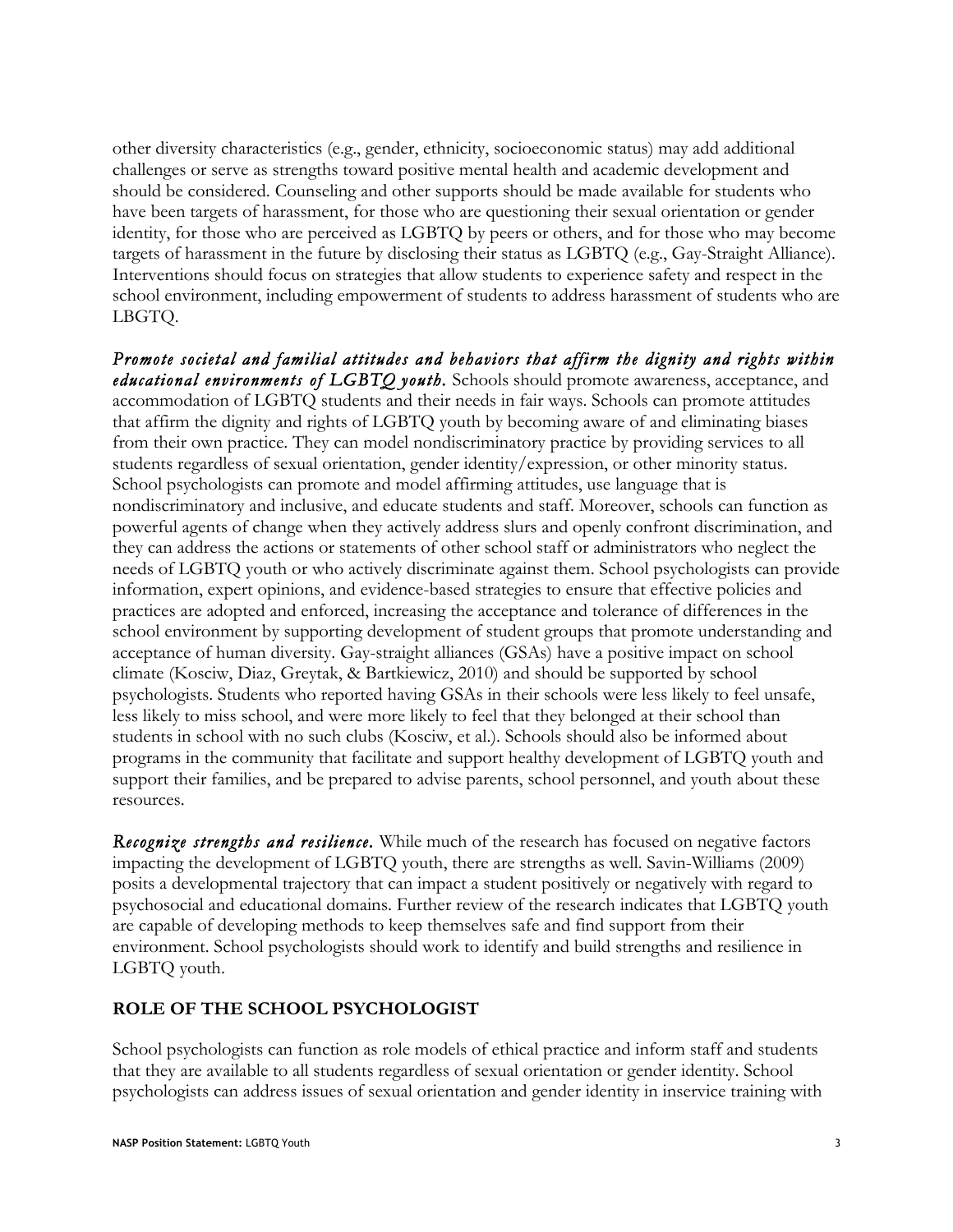teachers and programming for parents, actively counter discriminatory practices, and utilize NASP and other resources to advocate for LGBTQ youth. On an individual level, in counseling sessions, school psychologists can be mindful that sexual orientation, gender identity, and gender expression encompass a broad spectrum, and that many students question their sexual orientation and gender identity or are gender nonconforming. School psychologists are also in a position to educate students about a number of issues related to high risk behaviors that are especially frequent among gay, lesbian, bisexual, transgender, and questioning youth, creating a more inclusive and healthier environment for both the school population in general and LGBTQ youth in particular.

#### **SUMMARY**

NASP recognizes that students who identify as LGBTQ, or those who are gender nonconforming, may be at risk for experiencing harassment and discrimination, as well as risk factors for social, emotional, and academic problems related to psychosocial stressors (Bontempo & D'Augelli, 2002; D'Augelli, 2006; Ryan & Futterman 1998). A successful program to address these issues educates both those who discriminate and those who are discriminated against because of sexual orientation, gender identity, or gender nonconformity. School psychologists can participate in education and advocacy on a number of levels by promoting nondiscrimination policies; conducting school-wide inservice training; actively addressing discrimination and neglect of student needs; sharing information about human diversity and evidence-based practices to address student needs; and modeling ethical practice through accepting and affirming attitudes, language, and behaviors in daily interactions with all students and staff. In addition, school psychologists can provide intervention to individual students. Any program designed to address the needs of LGBTQ youth should also include efforts to educate and support parents and the community through collecting information about services and establishing involvement with other organizations committed to equal opportunity for education and mental health services for all youth. Schools can only be truly safe when every student, regardless of sexual orientation, gender identity, and gender expression is assured of access to an education without fear of harassment, discrimination, or violence.

#### **REFERENCES**

- Bontempo, D., & D'Augelli, A. (2002). Effects of at-school victimization and sexual orientation on lesbian, gay, or bisexual youths' health risk behavior. *Journal of Adolescent Health, 30*, 364–374.
- D'Augelli, A. (2006). Developmental and contextual factors and mental health among lesbian, gay, and bisexual youths. In A. Omoto & H. Kurtzman (Eds.), *Sexual orientation and mental health: Examining identity and development in lesbian, gay and bisexual people* (pp. 37–53). Washington, DC: American Psychological Association.
- Goodenow, C., Szalacha, L., & Westheimer, K. (2006). School support groups, other school factors, and the safety of sexual minority adolescents. *Psychology in the Schools, 43,* 573–589. doi: 10.1002/pits.20173
- Greytak, E. A. & Kosciw, J. G. (2010). Year one evaluation of the New York City Department of Education *Respect for All* training program. New York, NY: GLSEN.
- Hollander, G. (2000). Questioning youth: Challenges to working with youths forming identities. *School Psychology Review, 29*, 173–179.
- Kosciw, J. G., Greytak, E. A., Diaz, E. M., & Bartkiewicz, M. J. (2010). *The 2009 National School Climate Survey: The experiences of lesbian, gay, bisexual, and transgender youth in our nation's school*. New York, NY: GLSEN.